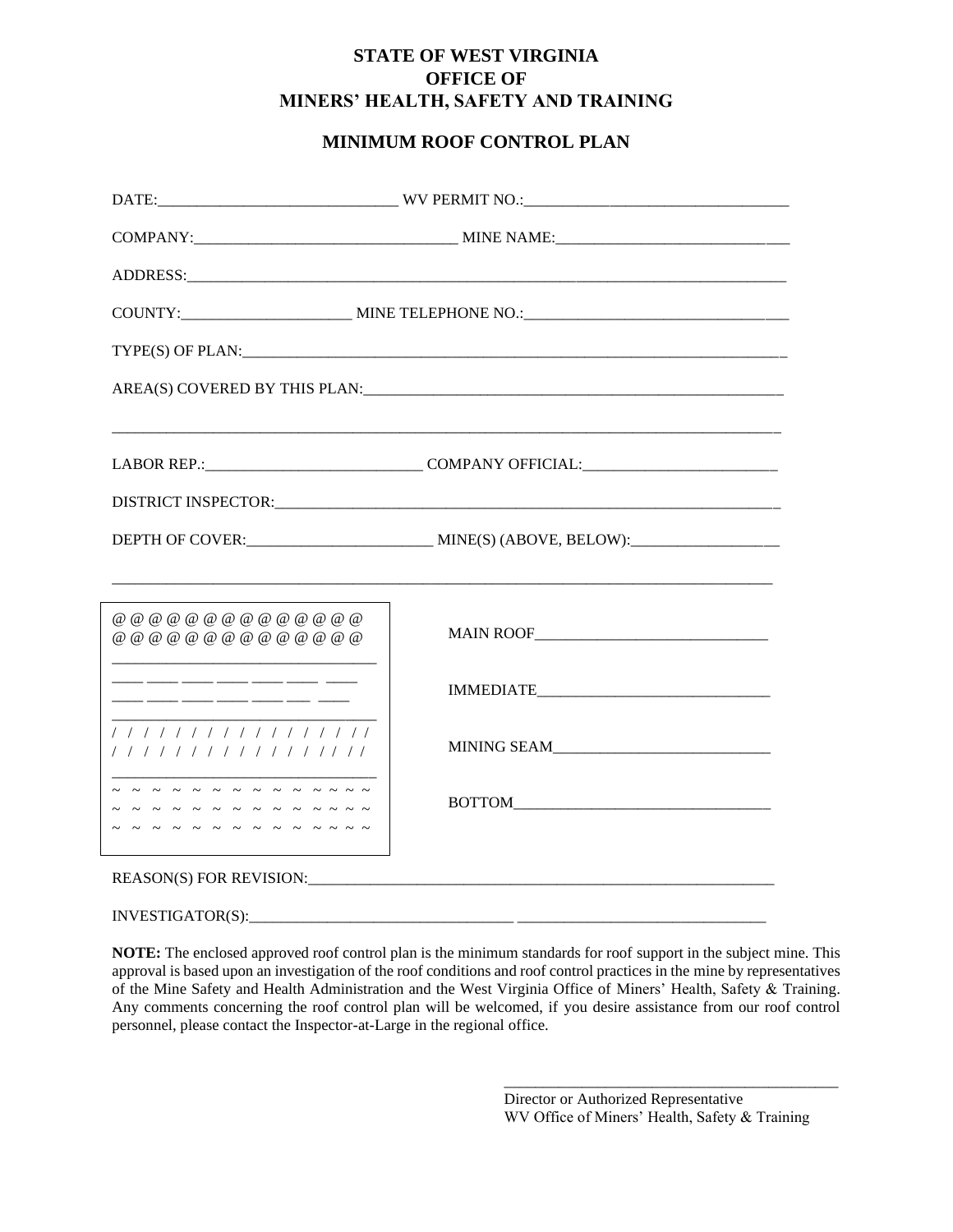#### **Conventional Bolt System**

| <u> 1989 - Johann Barn, mars ann an t-Amhain an t-Amhain an t-Amhain an t-Amhain an t-Amhain an t-Amhain an t-Amh</u>                                                                                                                   |                                                                                        |                              |  |
|-----------------------------------------------------------------------------------------------------------------------------------------------------------------------------------------------------------------------------------------|----------------------------------------------------------------------------------------|------------------------------|--|
| <b>Anchorage Unit</b>                                                                                                                                                                                                                   |                                                                                        |                              |  |
|                                                                                                                                                                                                                                         |                                                                                        |                              |  |
|                                                                                                                                                                                                                                         |                                                                                        |                              |  |
| Materials Used in conjunction with roof bolts                                                                                                                                                                                           |                                                                                        |                              |  |
| All roof bolts and components shall be stored and handled in such a manner that will minimize rusting and/or<br>damaging.                                                                                                               | <b>Roof Support Materials For Grouted Bolt Systems</b><br>(Tensioned or Non-Tensioned) |                              |  |
| <b>Resin or other Chemical Substance</b>                                                                                                                                                                                                |                                                                                        |                              |  |
| Manufacturer<br>Manufacturer's<br>Designation<br><u> 1989 - Johann Barn, mars an t-Amerikaansk politiker (</u><br><u> 1989 - Johann Barbara, martin da basar da basar da basar da basar da basar da basar da basar da basar da basa</u> |                                                                                        |                              |  |
|                                                                                                                                                                                                                                         |                                                                                        |                              |  |
| <b>Type of Bolt System</b>                                                                                                                                                                                                              |                                                                                        | <b>Check Appropriate Box</b> |  |
| 1. Full Grout Bolt                                                                                                                                                                                                                      |                                                                                        |                              |  |
| (b) Bolt Diameter_                                                                                                                                                                                                                      | Hole Diameter                                                                          |                              |  |
| 2. Mechanical Anchor, resin-Assisted Tension Bolt System                                                                                                                                                                                |                                                                                        |                              |  |
|                                                                                                                                                                                                                                         |                                                                                        |                              |  |
| 3. Point Anchor and Tension Rebar Bolt System                                                                                                                                                                                           |                                                                                        |                              |  |
| (a) Min. Length Bolt___________________Diameter_____________________Grade Steel_____________________                                                                                                                                    |                                                                                        |                              |  |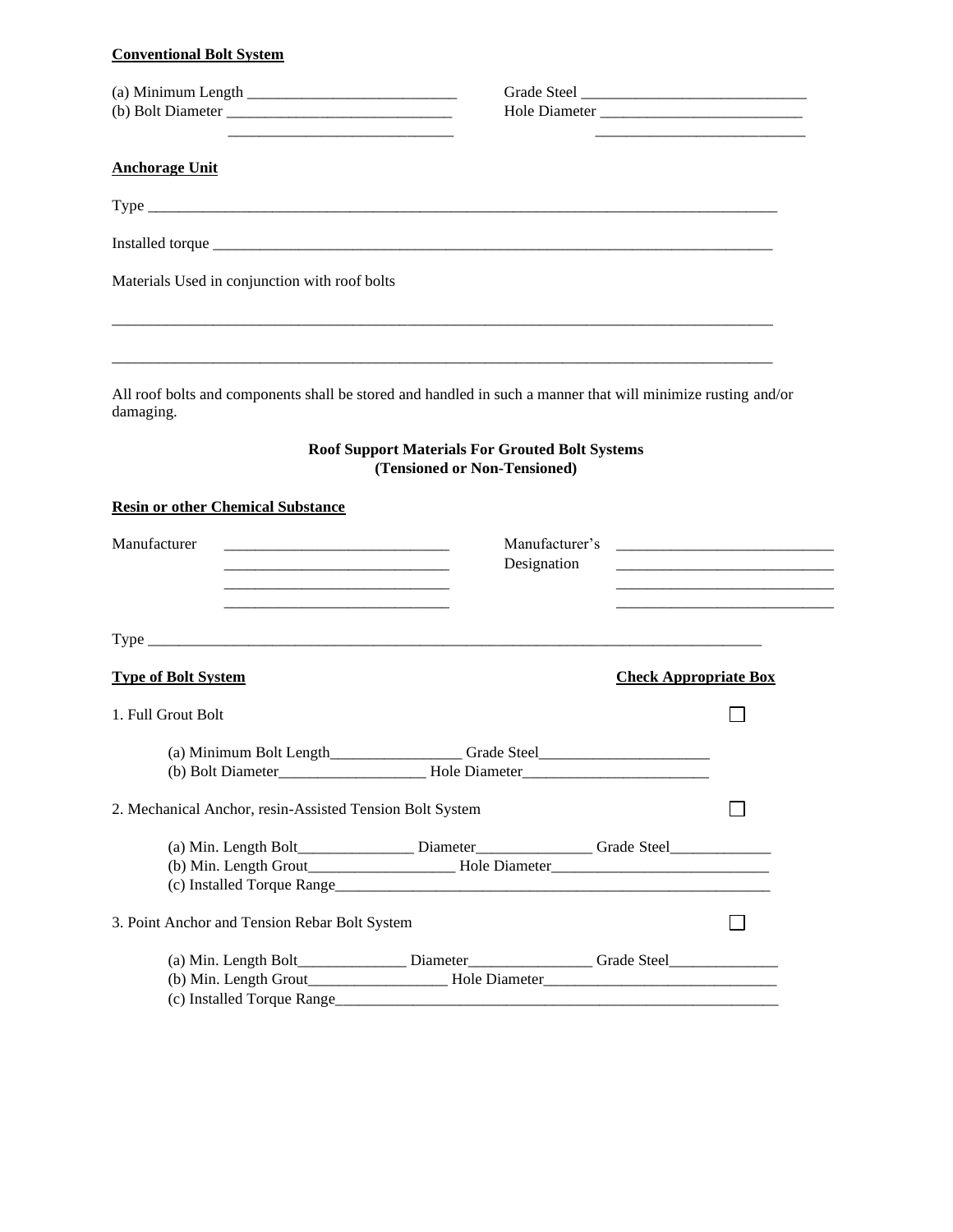# **SEQUENCE OF MINING & INSTALLATION OF SUPPORTS INCLUDING TEMPORARY SUPPORTS**

PLAN DRAWINGS SHOWING SEQUENCE OF MINING INCLUDING PILLAR MINING WHERE APPLICABLE, SEQUENCE OF INSTALLATION AND SPACING OF SUPPORTS INCLUDING TEMPORARY SUPPORTS AND MAXIMUM WIDTH OF ENTRIES, ROOMS, INTERSECTIONS, CROSSCUTS AND PILLAR LIFTS ARE ATTACHED. CHANGES SHALL NOT BE MADE IN THE MINING SYSTEM UNTIL THE PLAN HAS BEEN REVISED ACCORDINGLY.

WHERE SECOND MINING IS BEING DONE, MANAGEMENT SHALL SHOW ON A MINE MAP THE SEQUENCE OF RECOVERING PILLARS. PILLARING METHODS SHALL MAINTAIN A UNIFORM PILLAR LINE THAT ELIMINATES PILLAR POINTS AND PILLARS THAT PROJECT INBY THE BREAKLINE. WHEN CONDITIONS DICTATE THAT CHANGES BE MADE IN THE SEQUENCE OF PILLAR RECOVERY, SUCH CHANGES SHALL BE AUTHORIZED BY THE SUPERINTENDENT OR DESIGNATED MINE FOREMAN FOR THE SHIFT INVOLVED AND SHALL INCLUDE ADDITIONAL PRECAUTIONARY MEASURES TO BE TAKEN TO COMPENSATE FOR THE ABNORMAL CONDITIONS ENCOUNTERED.

# **ATRS PRECAUTIONS**

THE ATRS SYSTEM, MAINTAINED IN PROPER WORKING CONDITION, IS ACCEPTABLE SUPPORT DURING ROOF-BOLTING OPERATIONS PROVIDED THAT SUCH SUPPORTS ARE PLACED FIRMLY AGAINST THE ROOF BEFORE THE ROOF BOLT OPERATOR PROCEEDS INBY PERMANENT SUPPORTS. WHERE THE AUTOMATED SUPPORTS CONSIST OF THE FLETCHER TYPE CROSSBAR, SUCH SUPPORT MAY BE INSTALLED A MAXIMUM OF 12 INCHES INBY THE LOCATION OF THE ROW OF BOLTS TO BE INSTALLED. NOTE: ATRS SYSTEMS OTHER THAN THOSE SHOWN IN THE EQUIPMENT LIST SHALL NOT BE USED WITHOUT PRIOR APPROVAL.

| Entry Width_<br><u> 1980 - Jan Stein Berlin, amerikan besteht besteht aus der Stein Berlin und der Stein Berlin und der Stein Berlin</u> | Centers |
|------------------------------------------------------------------------------------------------------------------------------------------|---------|
| Crosscut Width_                                                                                                                          | Centers |
| Room Width                                                                                                                               | Centers |
| Room Crosscut Width                                                                                                                      | Centers |

NOTE: Pillars with a stability factor of less than 1.5 (as calculated by the ARMPS computer program) shall not be developed without prior approval.

### **TYPES OF FACE AND HAULAGE EQUIPMENT AND ROOF BOLTING MACHINES:**

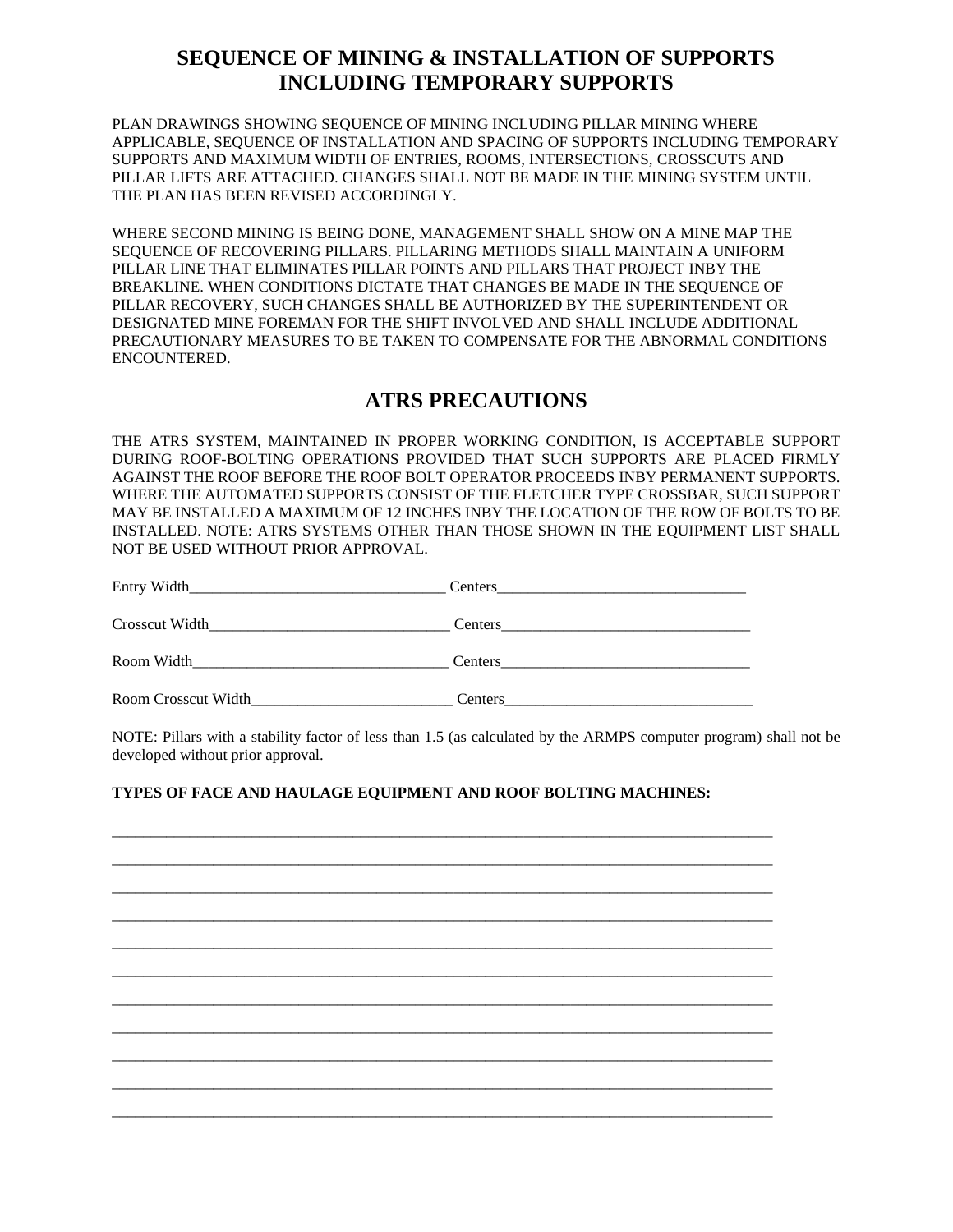## **Safety Precautions To Be Taken**

- 1. Where loose material is being taken down, a minimum of two temporary supports on centers of not more than 5 feet shall be installed between the miner and the material, unless such work can be done from an area supported adequately by permanent supports.
- 2. All posts, except breaker posts, shall a wooden cap block, plank, or crossbar between them and the roof unless otherwise stated on the drawings.
- 3. Openings that create an intersection shall be permanently supported or a minimum of one row of temporary supports shall be installed on not more that 4-foot centers across the opening before any other work or travel in the intersection. This does not preclude pre-shift, on-shift examinations.
- 4. A row of bolts is to be installed within \_\_\_\_\_ inches of the rib when conventional equipment is used and \_\_\_\_ inches of the rib when continuous miners are used before the first cut is made in a crosscut.
- 5. Test holes shall be drilled during installation of the first row of bolts at the beginning of each shift in each place and at intervals not to exceed \_\_\_\_ feet thereafter. These test holes are to be left open or incorporated into the bolting pattern by using bolts of at least 1 foot greater in length.
- 6. Roof bolts shall not be used as the sole means of roof support when underground working approach and/or mining is being done within 150 feet of the outcrop or highwall. Supplemental support shall consists of a least one row of posts on 4-foot spacing, maintained up to the loading machine operator, limiting roadway width to 16 feet. This does not apply to new openings being developed from the surface.
- 7. Where roof bolts or crossbars are being installed in an area where roof failure is indicated, at least two rows of temporary supports on not more than 5-foot centers shall be installed across the place so that work in progress is done between the installed temporary supports and permanent supports installed in sound roof. The distance between the permanent supports and the nearest temporary supports shall not exceed 5 feet. Where damaged roof bolts are being replaced in isolated instances without the use of an ATRS system, a minimum of two temporary supports shall be installed in a manner that will best protect the miners replacing such bolts.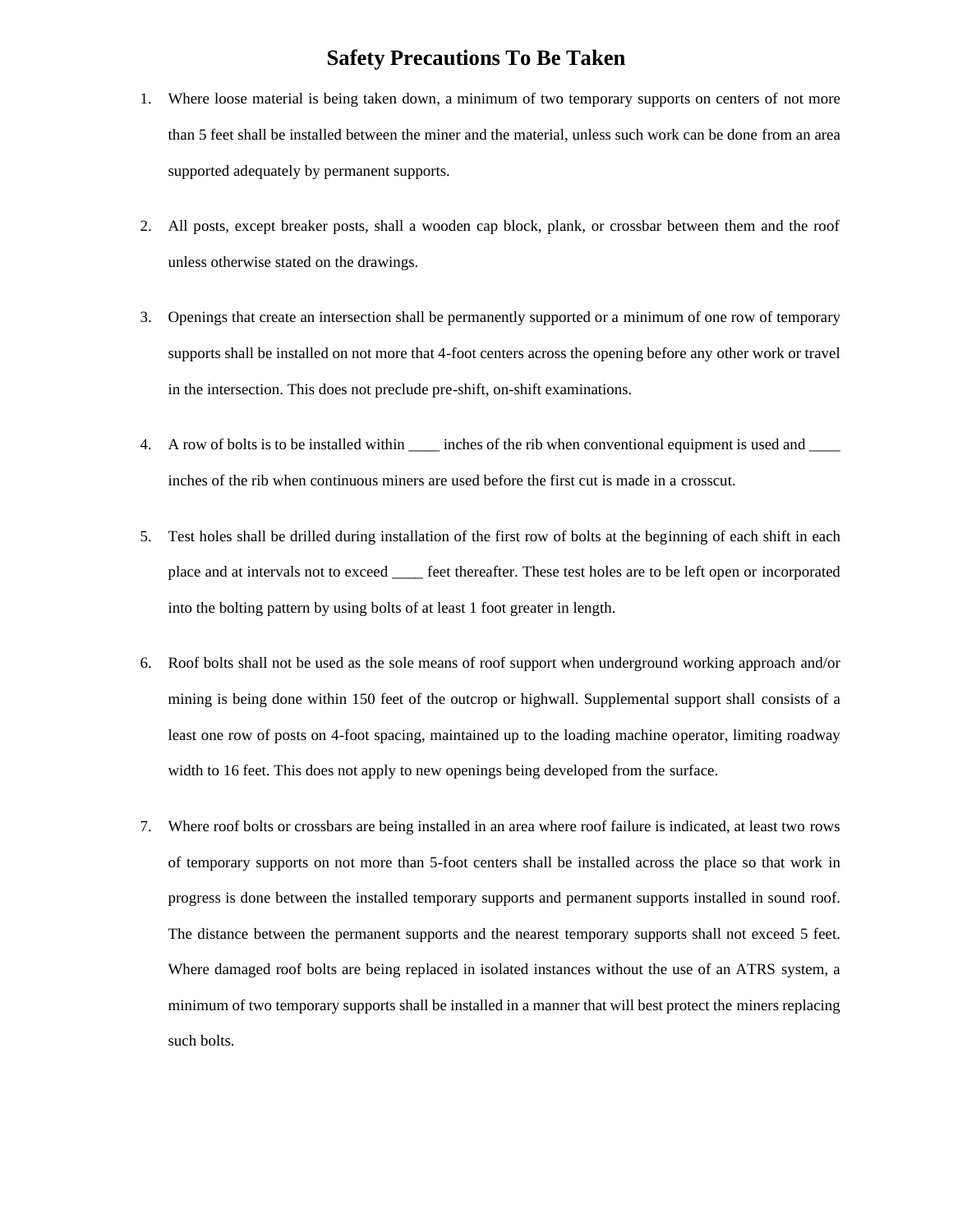- 8. A minimum 12 foot wide bench at 40 foot intervals shall be installed along all highwalls above intended mine openings and areas between openings where miners travel or are required to perform work. To minimize the possibility of being struck by falling material a steel constructed canopy, shall be provided at all intended drift and slope openings. A 10 foot cut may be taken with a remote control continuous miner to install the canopies under the edge of the highwall. The canopy shall be installed and secured against movement prior to installing roof supports. Canopies shall also be installed at any other drift or slope openings prior to being used by workers to enter or exit the mine. The canopy shall extend from the highwall for a distance which will provide for adequate protection from fall highwall material.
- 9. Where crossbars are installed along haulage roadways, they shall be provided with a means to prevent the crossbar from falling in the event the supporting legs become dislodged.
- 10. Supplemental roof support materials, tools and equipment necessary to install the materials shall be available on each working section or within four (4) crosscuts of each working section. These materials shall be a minimum of twenty (20) posts or jacks suitable to the mining height and twenty (20) roof bolts at least one (1) foot longer that those normally being used.
- 11. The appropriate offices that approved the plan shall be notified of unintentional falls in active workings which affect ventilation or the passage of men, or falls above the anchorage of the bolts.
- 12. Reflective material will be used to indicate the location of the last row of permanent roof supports. The reflective material will be round and arranged in such a position that would allow visual contact from all directions. In elevated heights, such shall be positioned at or near eye level and will be a minimum of four (4) inches in length.
- 13. An ATRS system shall be maintained and used on all roof bolting machines except, track mounted roof bolting machines and roof bolting machines used to bolt roof in overcast or cavities that require an ATRS system so large that it creates a hazard.